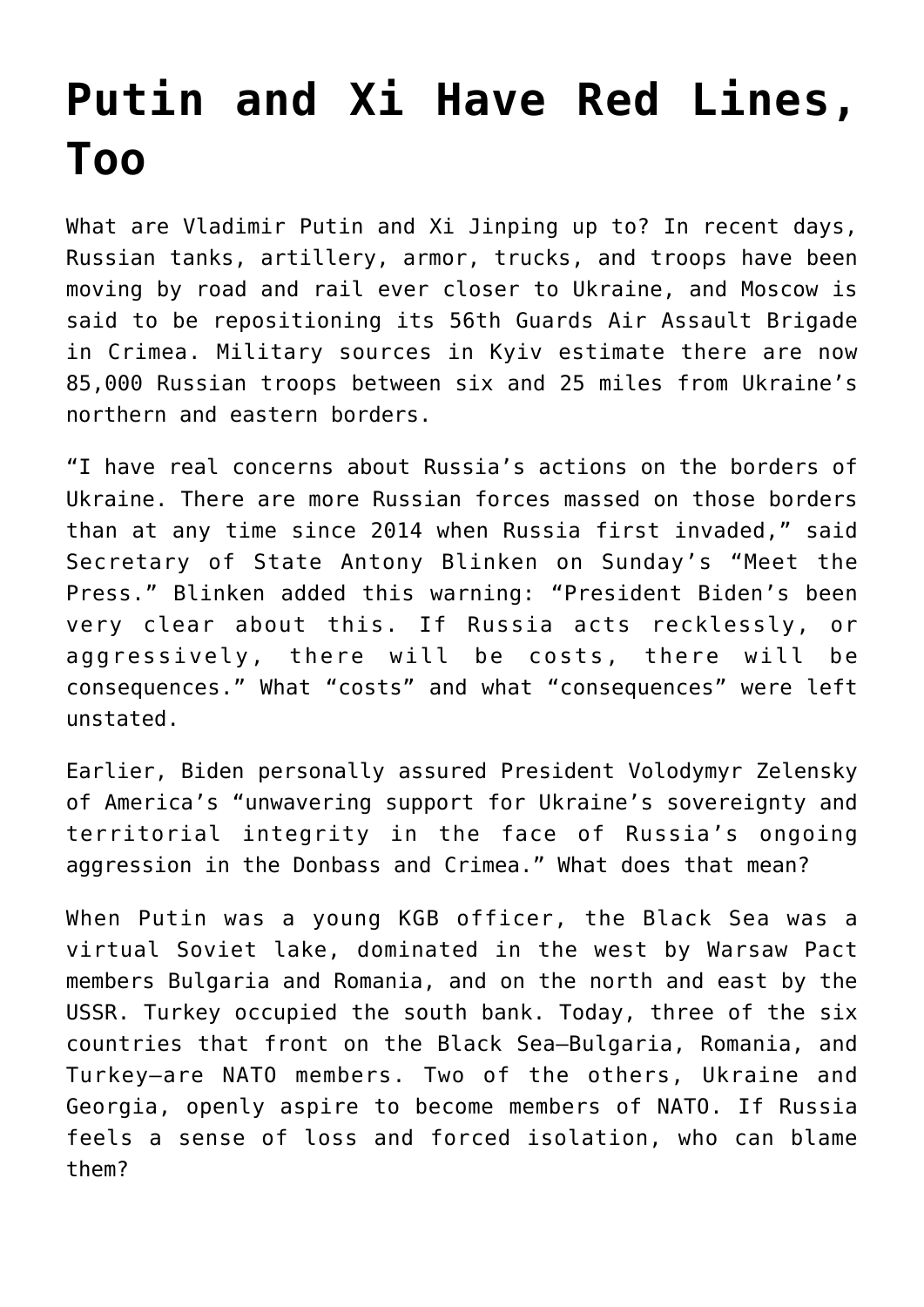The transparency of the Russian military buildup suggests that it is more of a message to the U.S. and NATO than any preparation for an invasion. Putin seems to be saying: Ukraine's admission to NATO or a stationing of U.S. or NATO forces in that country would cross a red line for Russia. And we will not rule out military action to prevent or counter it.

The record suggests that Putin is not bluffing. We have been here twice before. In 2008, when Georgia invaded South Ossetia, a province that had broken free of Georgia in the 1990s, Putin sent troops into South Ossetia, drove the Georgians out, and then invaded Georgia and occupied part of that country as an object lesson. And though the U.S. had regarded Georgian President Mikheil Saakashvili as a friend and Georgia as a potential NATO ally, George W. Bush did nothing. Again, in 2014, when a U.S.-backed coup overthrew the elected and pro-Russian regime in Kyiv, Putin occupied and annexed Crimea and assisted pro-Russian rebels in the Donbass in breaking free of Kyiv's control. In short, when it comes to Ukraine, Russia has demonstrated that it has its own red lines, which it will back up with military action.

The U.S. and NATO, however, have shown repeatedly that while they will give moral support and provide military aid to Ukraine, they are not going to fight Russia over Ukraine, or to wrest Crimea or the Donbass from Putin's control. A similar test is taking place in the South and East China seas.

Also, on Sunday's "Meet the Press," Blinken was asked if the United States would fight to defend Taiwan, which is being harassed and threatened by Xi Jinping's China, which claims the island as its sovereign national territory. "Are we prepared to defend Taiwan militarily?" NBC's Chuck Todd asked. Blinken's response:

*What we've seen, and what is of real concern to us, is increasingly aggressive actions by the government in Beijing directed at Taiwan, raising tensions in the Straits. And we*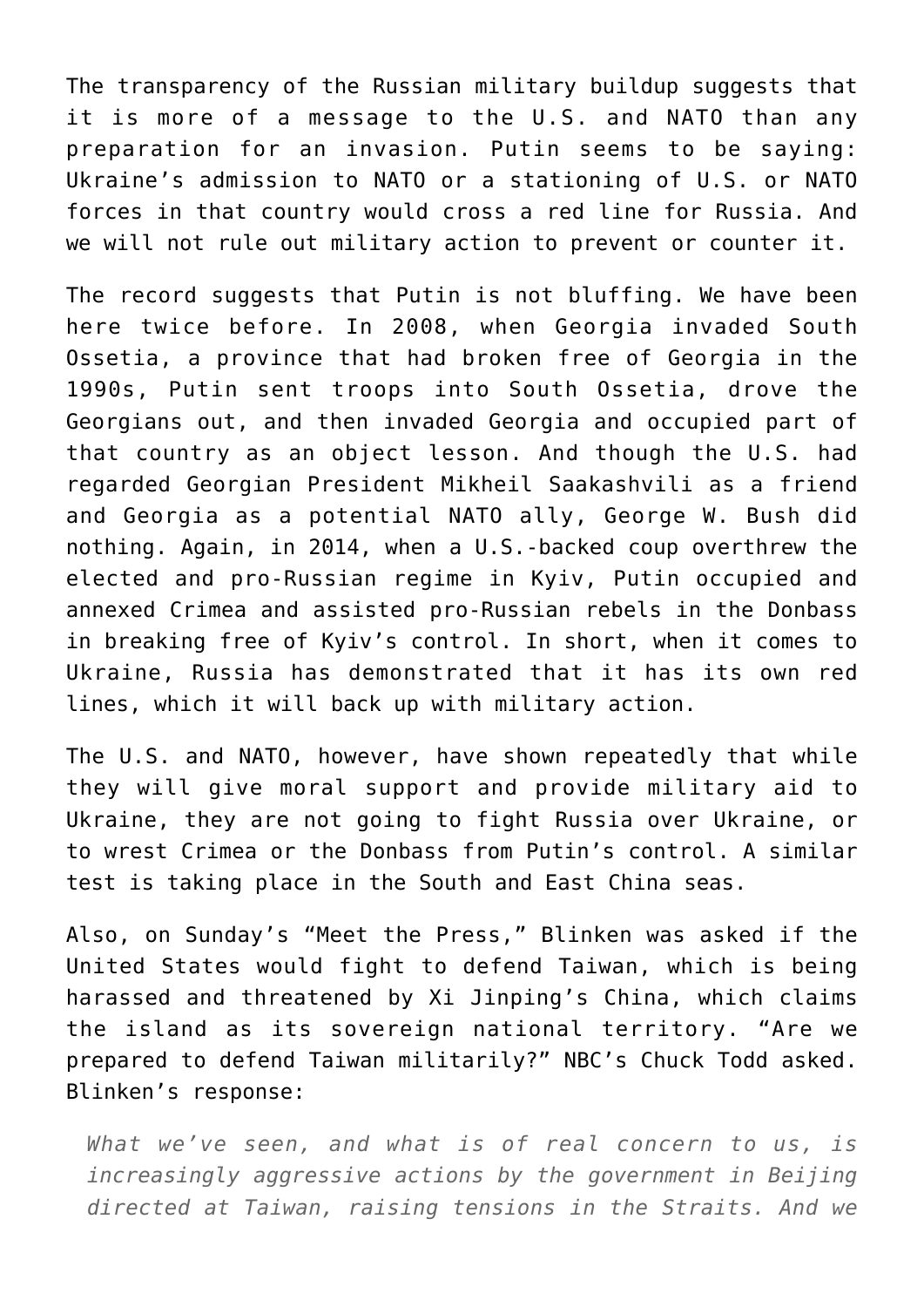*have a commitment to Taiwan under the Taiwan Relations Act … All I can tell you is it would be a serious mistake for anyone to try to change the existing status quo by force.* 

Since Biden's presidency began, China has been sending military aircraft, fighters and bombers, into Taiwanese air space, circumnavigating the island with warships, and openly warning that any declaration of independence by Taipei would mean war with Beijing.

Thus, Russia has made clear what it would fight to prevent—Ukraine's accession to NATO and NATO troops on its soil. And China has made clear what its red line is, what it would fight to prevent—the declared independence of Taiwan. But U.S. policy in both cases seems to be one of "strategic ambiguity," leaving the issue open as to what we would do.

A question arises: Are Putin's Russia and Xi's China, with their advantages of geographic proximity, threatening military action to jointly test the resolve of the Biden administration, and colluding to do so—one in Ukraine, the other in the South and East China Seas? And, should we fight for Ukraine, how many NATO allies would be there beside us? And should we fight to keep Taiwan free, how many Asian allies would fight China alongside us?

Recent actions by Putin and Xi make the questions no longer academic.

COPYRIGHT 2021 CREATORS.COM

*Dear Readers,*

—

*Big Tech is suppressing our reach, refusing to let us advertise and squelching our ability to serve up a steady*